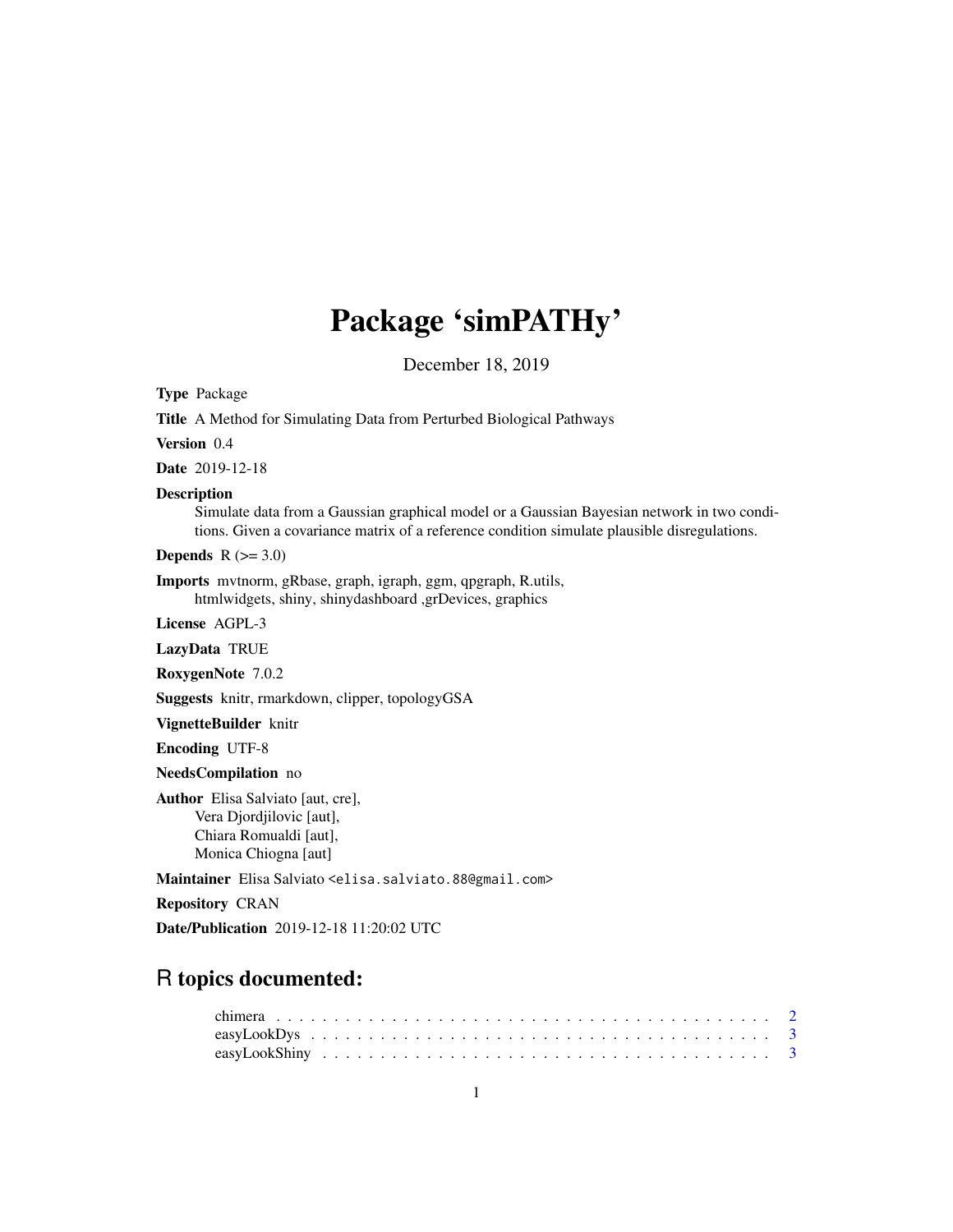#### <span id="page-1-0"></span>2 chimera and the chimera and the chimera and the chimera and the chimera and the chimera and the chimera and the chimera and the chimera and the chimera and the chimera and the chimera and the chimera and the chimera and

| Index | 15 |
|-------|----|

chimera *Chimera data*

#### Description

A matrix containing the expression values of 3405 genes deriving from Affimetrix single channel technology, consisting of 41 observations from one experimental condition (absence of BCR/ABL gene arrangment, class 1), and 37 observations from another experimental condition (presence of BCR/ABL gene arrangment, class 2).

### Usage

chimera

# Format

A matrix with 8405 genes (rows) and 78 samples (columns).

# Source

Sabina Chiaretti, Xiaochun Li, Robert Gentleman, Antonella Vitale, Marco Vignetti, Franco Mandelli, Jerome Ritz, and Robin Foa Gene expression profile of adult T-cell acute lymphocytic leukemia identifies distinct subsets of patients with different response to therapy and survival. Blood, 1 April 2004, Vol. 103, No. 7.

# Examples

data(chimera)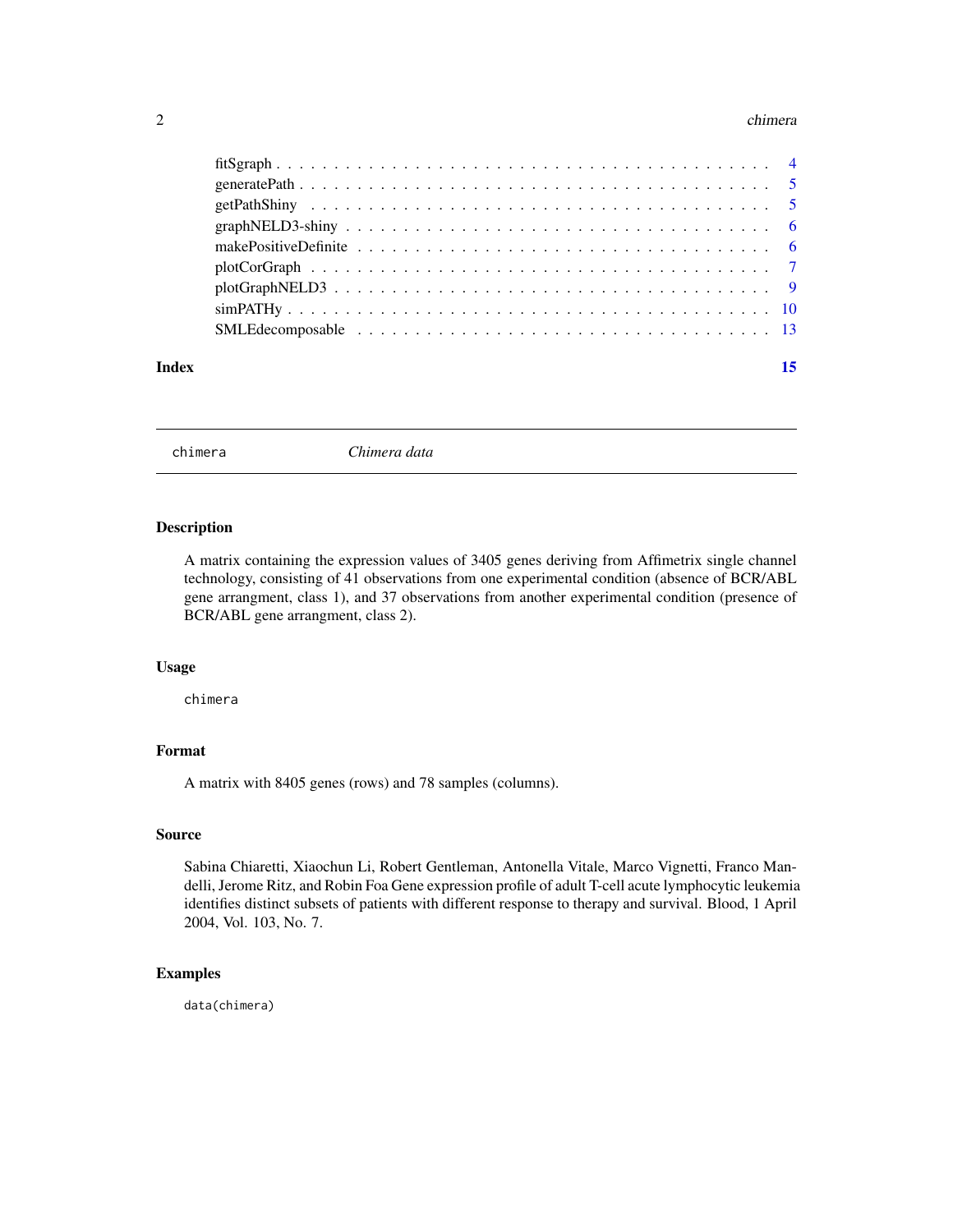<span id="page-2-1"></span><span id="page-2-0"></span>

#### Description

Summary of the result for a quick look of simPATHy function.

# Usage

```
easyLookDys(resObj, digits = 4)
```
# Arguments

| resObi | The output of simPATHy function (simPATHy class object).    |
|--------|-------------------------------------------------------------|
| digits | Integer indicating the number of decimal places to be used. |

### Value

Nice formatted output of simPATHy dysregulation Nicely formatted output of simPATHy dysregulation.

<span id="page-2-2"></span>

| easyLookShiny | Visual dysregulation summary |
|---------------|------------------------------|
|               |                              |

#### Description

A Shiny application for visual summary of dysregulation.

### Usage

```
easyLookShiny(resObj, graph, heightGraph = NULL, heightMatrix = NULL)
```
# Arguments

resObj The output of simPATHy function graph The graphNEL object given to the simPATHy function to obtain resObj. heightGraph, heightMatrix The height of the graph and correlation matrix plots in pixels. Must be a number, which will be coerced to a string and have 'px' append.

# Value

Interactive plots for exploring the output of simPATHy.

# See Also

[simPATHy](#page-9-1), [plotGraphNELD3](#page-8-1), [plotCorGraph](#page-6-1), [easyLookDys](#page-2-1)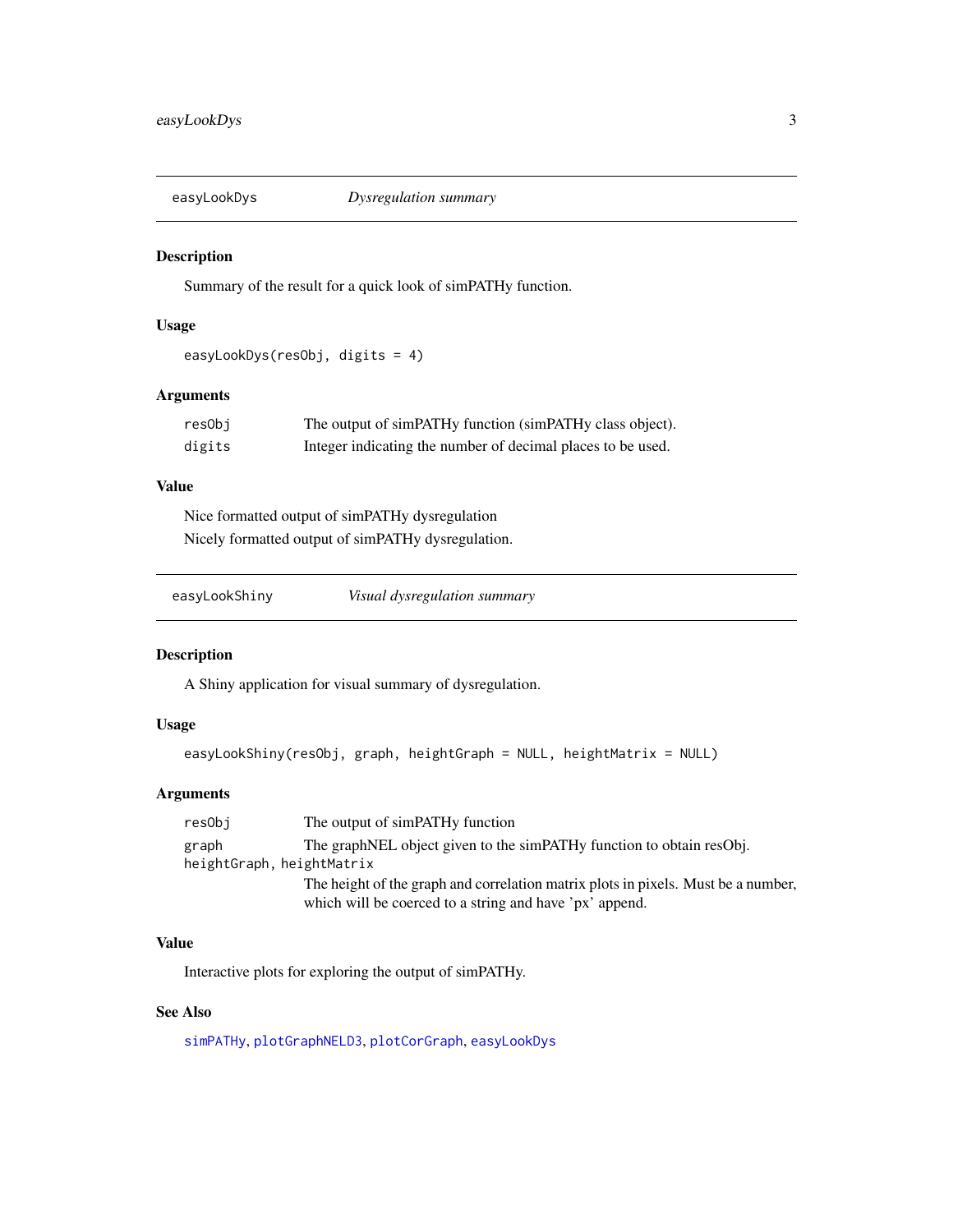<span id="page-3-1"></span><span id="page-3-0"></span>

# Description

Fit a Gaussian Graphical Model or a Gaussian Bayesian Network by maximum likelihood.

#### Usage

fitSgraph(graph, S)

# Arguments

| graph | A directed or undirected graph represented as a graphNEL object. |
|-------|------------------------------------------------------------------|
|       | A sample covariance matrix                                       |

# Details

If graph is undirected it uses the Iterative Proprotional Fitting algoritm (qpgraph package). If graph is directed it uses Iterative Conditional Fitting (ggm package).

### Value

A covariance matrix with the independence constraints entailed by the graph.

#### References

Drton, M. & Richardson, T. S. (2003). A new algorithm for maximum likelihood estimation in Gaussian graphical models for marginal independence. Proceedings of the Ninetheen Conference on Uncertainty in Artificial Intelligence, 184-191.

Whittaker, J. Graphical models in applied multivariate statistics. Wiley, 1990.

# See Also

[icfmag](#page-0-0), [qpIPF](#page-0-0)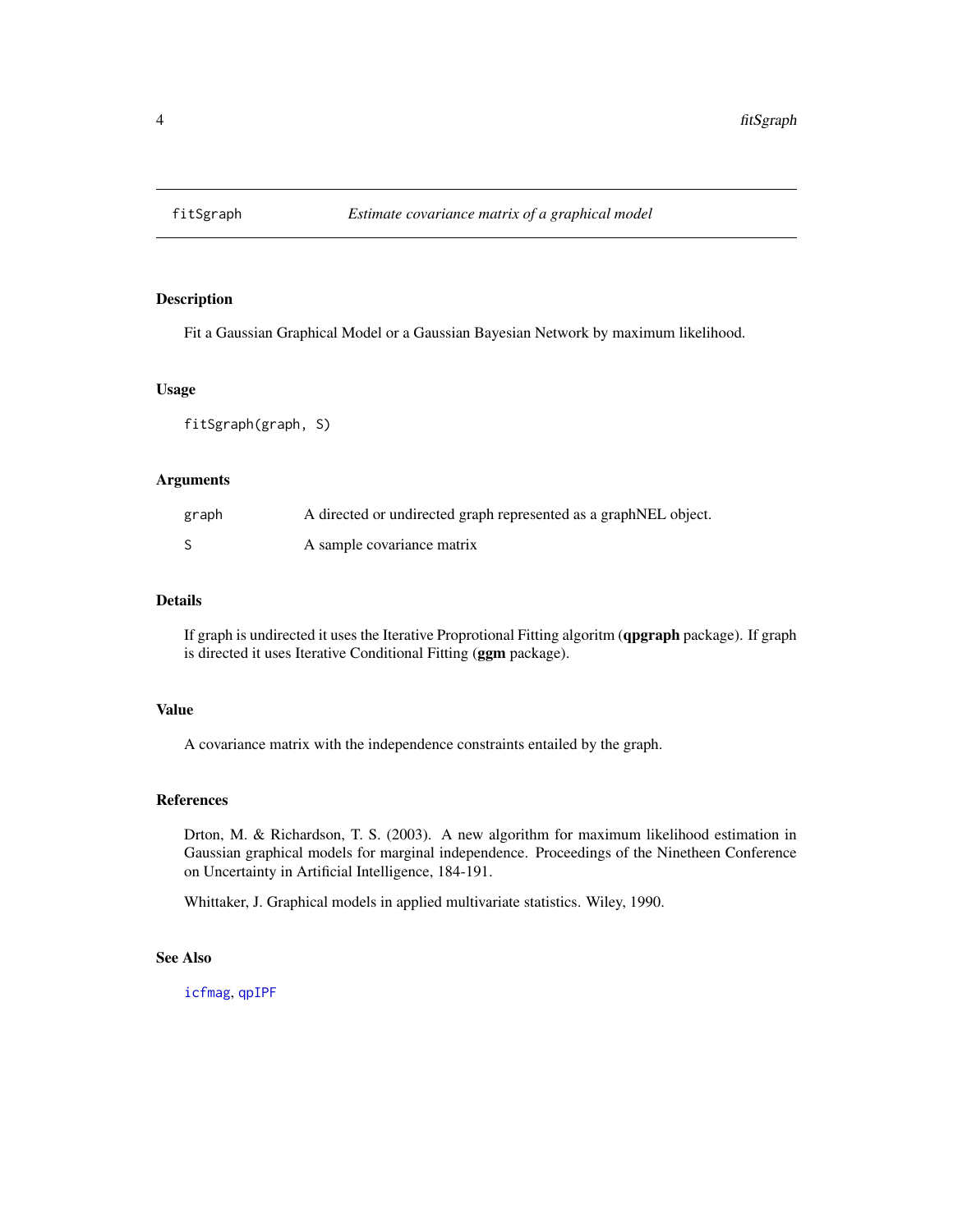<span id="page-4-0"></span>

#### Description

Find one shortest path in the graph between two given nodes.

# Usage

```
generatePath(graph, from = NULL, to = NULL)
```
#### Arguments

| graph   | A directed or undirected graph represented as a graph NEL object.                   |
|---------|-------------------------------------------------------------------------------------|
| from.to | The nodes (character node id) giving the first and the last nodes of the path to be |
|         | calculated. If NULL then the from and to nodes are randomly choosen.                |

# Value

A list of edges in edgesList format (see gRbase).

#### See Also

[get.all.shortest.paths](#page-0-0)

getPathShiny *Choose a path in a graph from an interactive shiny app*

# Description

Choose a path in a graph from an interactive shiny app with the rigth format for simPATHy function.

#### Usage

```
getPathShiny(graph)
```
#### Arguments

graph A graphNEL object.

# Value

Selected path with the rigth format for simPATHy function.

# See Also

[simPATHy](#page-9-1)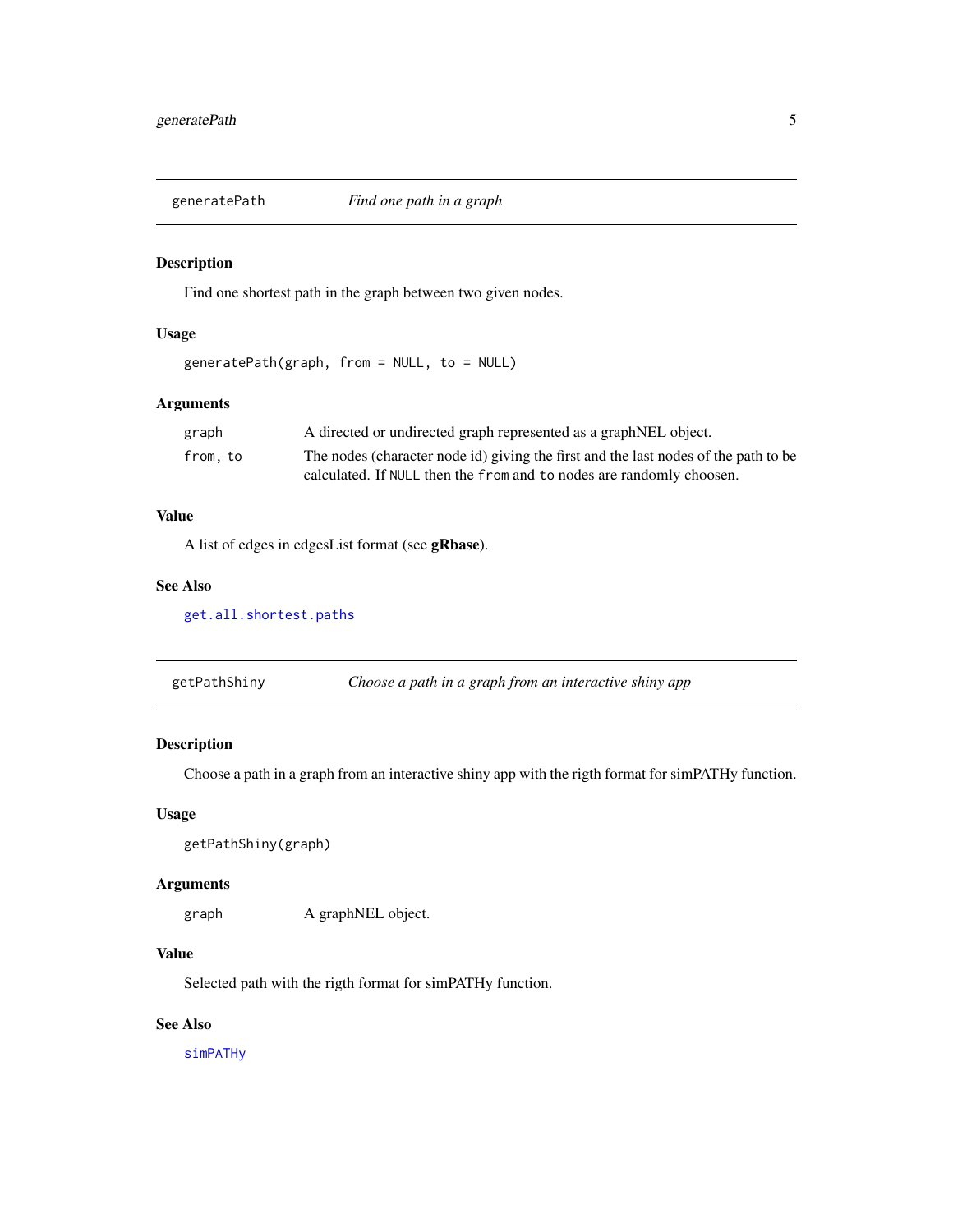# Examples

```
if(require(gRbase)){
graph <- gRbase::dag(~c:a, ~c:b, ~d:c, ~e:d)
 # Launch the interactive plot
 # path <- getPathShiny(graph)
}
```
graphNELD3-shiny *Shiny bindings for plotGraphNELD3*

# Description

Output and render functions for using plotGraphNELD3 within Shiny applications and interactive Rmd documents.

#### Usage

```
graphNELD3Output(outputId, width = "100%", height = "400px")
```

```
renderGraphNELD3(expr, env = parent.frame(), quoted = FALSE)
```
# Arguments

| outputId      | Output variable to read from                                                                                                      |
|---------------|-----------------------------------------------------------------------------------------------------------------------------------|
| width, height | Must be a valid CSS unit (like '100%', '400px', 'auto') or a number, which<br>will be coerced to a string and have 'px' appended. |
| expr          | An expression that generates a graph NELD3                                                                                        |
| env           | The environment in which to evaluate expr.                                                                                        |
| quoted        | Is expr a quoted expression (with $\text{quote}()$ )? This is useful if you want to save<br>an expression in a variable.          |

<span id="page-5-1"></span>makePositiveDefinite *Positive definite matrix*

#### Description

Adjust the diagonal of a symmetric square matrix, by the smallest eigenvalue method, in order to make it positive definite.

#### Usage

```
makePositiveDefinite(M1, M2 = NULL, threshold = 0.1)
```
<span id="page-5-0"></span>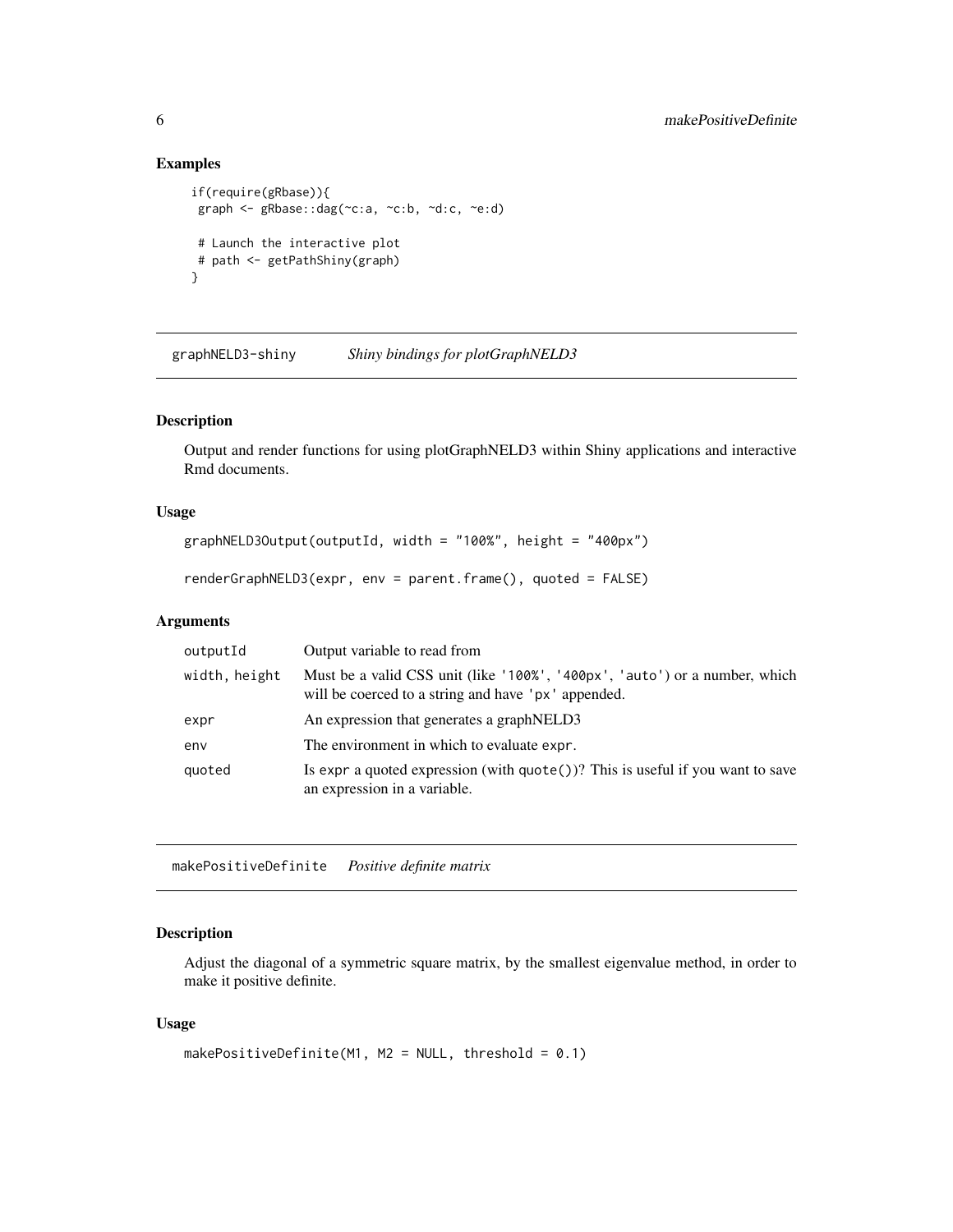# <span id="page-6-0"></span>plotCorGraph 7

### Arguments

| M1.M2     | A squared numeric matrix, typically a correlation or a covariance matrix. It must |
|-----------|-----------------------------------------------------------------------------------|
|           | be symmetric.                                                                     |
| threshold | A correction factor.                                                              |

# Details

Finds the smallest eigenvalue lambda of M1 (or M1 and M2 if supplied) and adds (threshold-lambda) to the diagonal to make it positive definite.

# Value

A list with the corrected input matrices and the correction threshold-lambda.

<span id="page-6-1"></span>

| plotCorGraph | Plot correlation or partial correlation matrix |  |  |
|--------------|------------------------------------------------|--|--|
|--------------|------------------------------------------------|--|--|

# Description

Plot a correlation or partial correlation matrix with the possibility to emphasize the graphical structure.

#### Usage

```
plotCorGraph(
 S1,
  type = "cor",S2 = NULL,graph = NULL,
 path = NULL,
 main = "",collim = c(-1, 1),legendColor = TRUE
)
```
# Arguments

| S1, S2      | Sample covariance matrix. If S2 supplied, the difference between the two corre-<br>sponding correlation or partial correlation matrices is plotted. |
|-------------|-----------------------------------------------------------------------------------------------------------------------------------------------------|
| type        | Character string specifying which matrix is to be plotted. Either cor for corre-<br>lation matrix, or pcor for partial correlation matrix.          |
| graph       | A graphNEL object.                                                                                                                                  |
| path        | A list of edges in edges List format (see <b>gRbase</b> ).                                                                                          |
| main        | The main title.                                                                                                                                     |
| colLim      | Numeric vector of length two specifying the lower and upper bound of the color<br>range (see Details).                                              |
| legendColor | Logical value indicating whether the color legend should be added to the plot.                                                                      |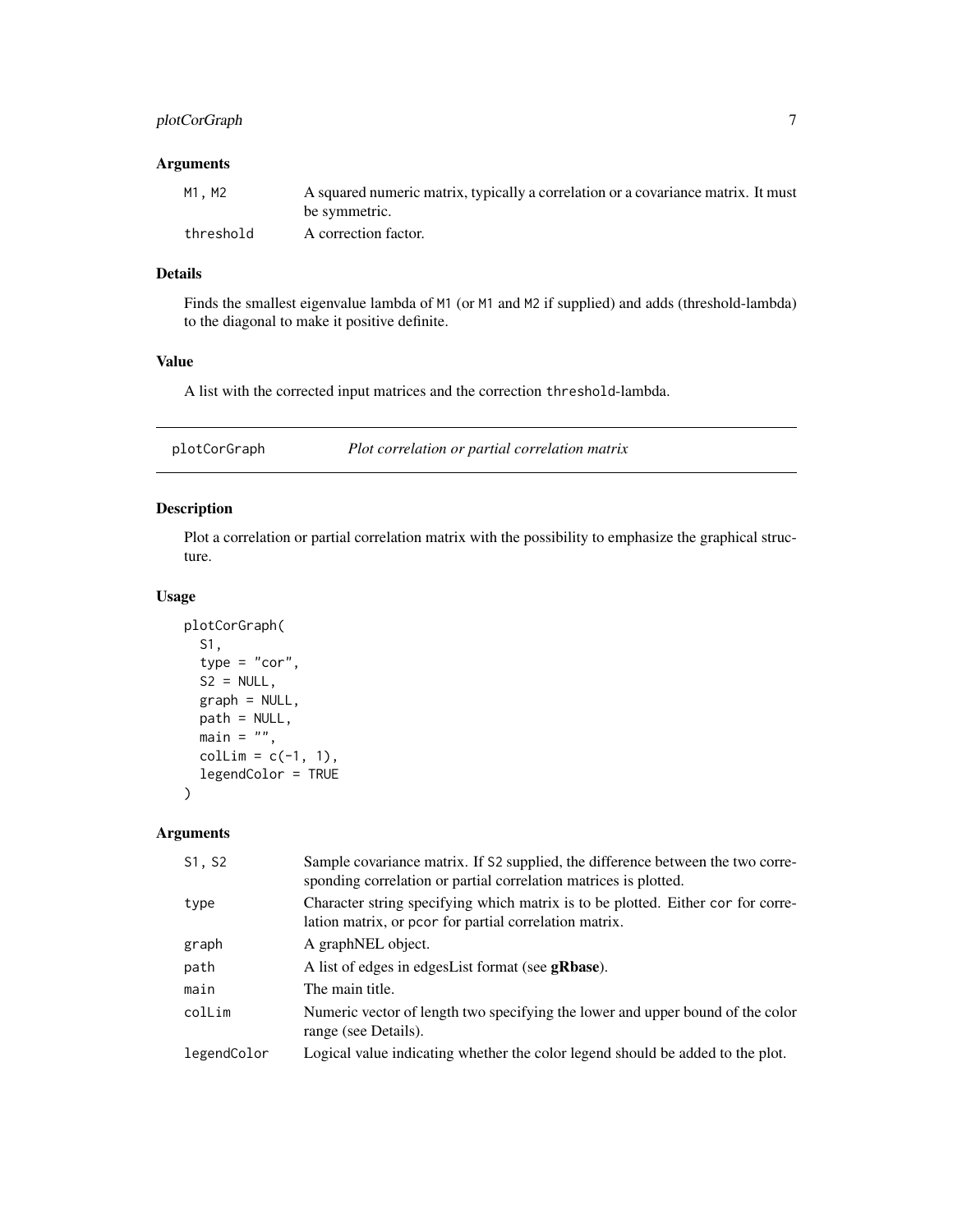#### Details

If the graph is supplied, the zero elements of the adjacency matrix are represented as shaded squares, whereas non-zero elements are represented as squares with grey borderline.

Admissible values for collim are contained in the interval  $[-1,1]$  when S2=NULL, otherwise the admissible interval is [-2,2]. When an element is outside of the colLim interval, it is colored gray.

# Value

Correlation or partial correlation matrix plot.

#### Examples

```
if( require(gRbase) & require(graph)){
graph <- gRbase::ug(~a:b, ~a:c, ~c:d, ~b:d, ~b:c)
S \leq - matrix(c(2, 0.8,0.5,-0.3,
              0.8,1.5,0.6,-0.7,
              0.5,0.6,1, 0.7,
              -0.3,-0.7,0.7,3), ncol=4,nrow=4)
 colnames(S) <- rownames(S) <- graph::nodes(graph)
 # Plot the correlation matrix of S
 plotCorGraph(S)
 S<-fitSgraph(graph = graph,S = S)
 # Change the color range
 plotCorGraph(S, colLim=c(-0.5,0.5))
 # Visualize the adjacency matrix
 plotCorGraph(S, type="cor", graph = graph)
 # Show the partial correlation matrix
 plotCorGraph(S, type="pcor", graph = graph)
 # Plot the difference between two matrices
S2 \leq S# Change the element c~a
 S2['a'', 'c''] <- S2['c'', 'a''] <- -0.1
 plotCorGraph(S1=S, S2=S2)
plotCorGraph(S1=S, S2=S2, type="pcor")
 S2 <- fitSgraph(graph = graph, S = S2)
 # Highlight the graphical structure
plotCorGraph(S1=S, S2=S2, type="pcor",graph = graph)
 # Highlight the element c~a
plotCorGraph(S1=S, S2=S2, type="pcor",graph = graph,path = list(c("a","c")))
```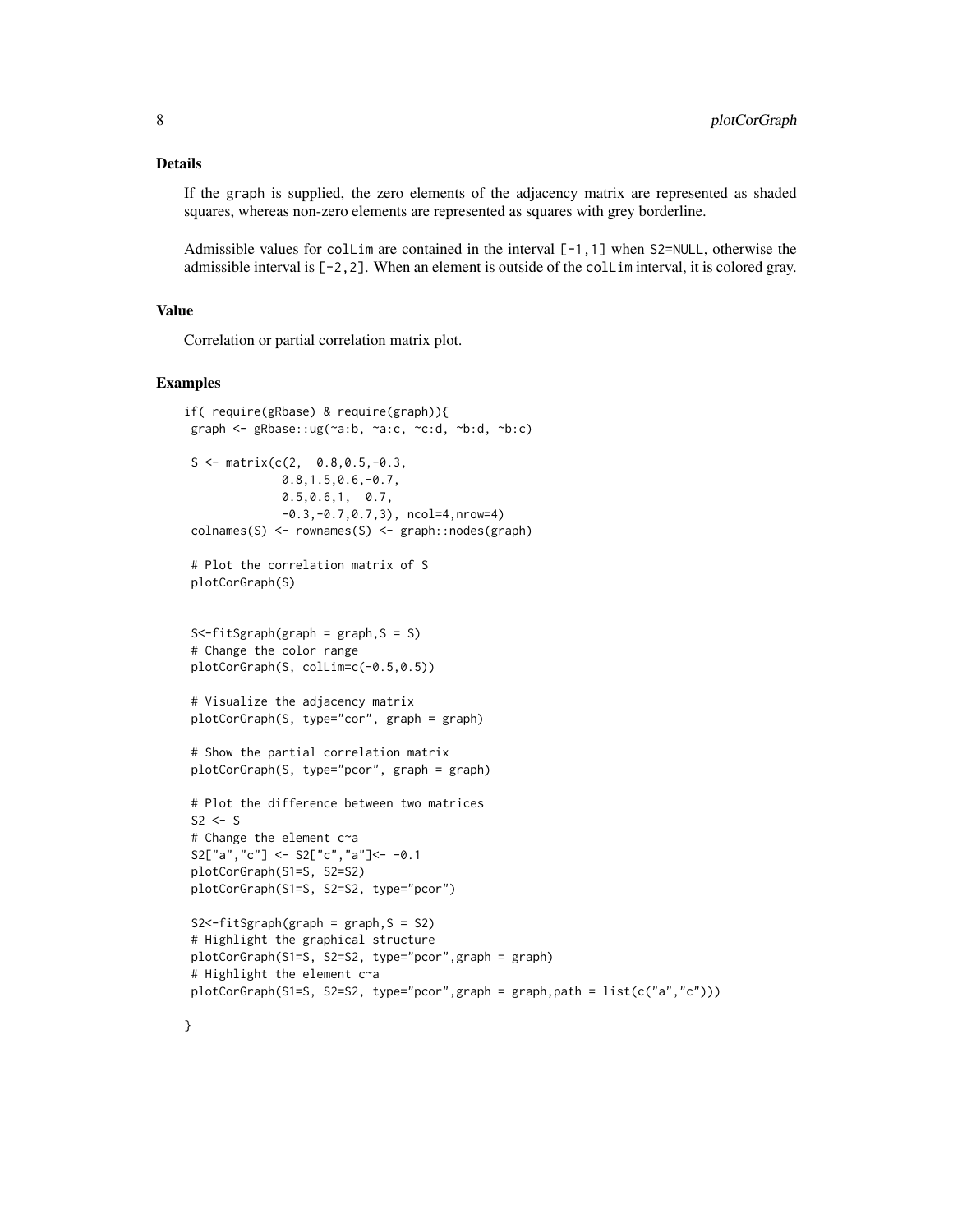<span id="page-8-1"></span><span id="page-8-0"></span>plotGraphNELD3 *Dynamic plot of a graph*

#### Description

Dynamic plot of a graphNEL object with the possibility to emphasize the strength of relations between nodes, represented by either a pairwise correlation or a partial correlation coefficient.

The interactive graph is an implementation of the javascript D3.js package (force-layout) for undirected and directed graphNEL objects (see references).

# Usage

```
plotGraphNELD3(
  graph,
  type = "cor",
  S1 = NULL,S2 = NULL,collim = c(-1, 1),legendColor = TRUE,
  colNode = "#c0c0c0"
\mathcal{L}
```
#### Arguments

| graph       | A graphNEL object.                                                                                                                                                                                                                                                                     |
|-------------|----------------------------------------------------------------------------------------------------------------------------------------------------------------------------------------------------------------------------------------------------------------------------------------|
| type        | Character string specifying which matrix is to be used. Either cor for correlation<br>matrix, or pcor for partial correlation matrix.                                                                                                                                                  |
| S1, S2      | Sample covariance matrix. If S1 is supplied edges between nodes are colored<br>in accordance with pairwise correlation or partial correlation coefficients. If S2<br>supplied, the difference between the two corresponding correlation or partial<br>correlation matrices is plotted. |
| colLim      | Numeric vector of length two specifying the lower and upper bound of the color<br>range (see Details).                                                                                                                                                                                 |
| legendColor | ogical value indicating whether the color legend should be added to the plot.                                                                                                                                                                                                          |
| colNode     | A character string specifying the colour of the nodes. The colour node is com-<br>mon for all nodes.                                                                                                                                                                                   |

### Details

Admissible values for collim are contained in the interval  $[-1,1]$  when S2=NULL, otherwise the admissible interval is [-2,2]. When an element is outside of the colLim interval, it is colored gray and represented as a dashed link.

# Value

Dynamic plot of a graphNEL object.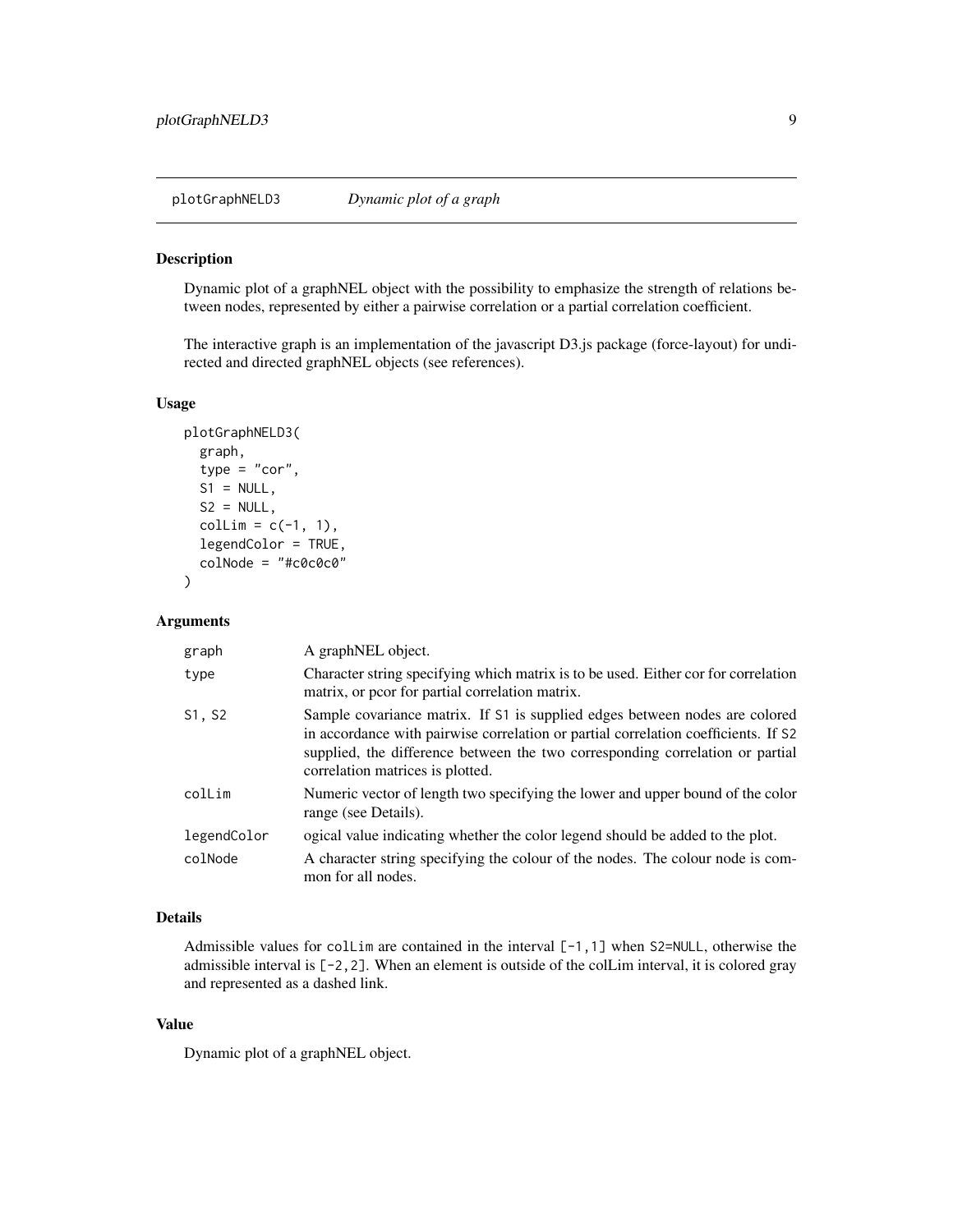#### <span id="page-9-0"></span>References

<https://d3js.org> (Micheal Bostock).

<http://www.htmlwidgets.org> (Ramnath Vaidyanathan, Kenton Russell, and RStudio).

<https://christophergandrud.github.io/networkD3/> (Christopher Gandrud, JJ Allaire, & Kent Russell)

# Examples

```
if(require(gRbase) & require(graph)){
 graph <- gRbase::ug(~a:b, ~a:c, ~c:d, ~b:d, ~b:c)
 # Plot a graphNEL
 plotGraphNELD3(graph)
 # Plot a graphNEL coloring edges in correspondance with pairwise correlation coefficients
 S <- matrix(c(2, 0.8, 0.5, -0.3,0.8,1.5,0.6,-0.7,
                0.5,0.6,1, 0.7,
                -0.3,-0.7,0.7,3), ncol=4,nrow=4)
 colnames(S) <- rownames(S) <- graph::nodes(graph)
 plotGraphNELD3(graph, S1=S)
 # Plot a graphNEL coloring edges in correspondance with partial correlation coefficients
 plotGraphNELD3(graph, S1=S, type="pcor")
 # Change the color range
 plotGraphNELD3(graph, S1=S, type="cor", colLim=c(-0.7,0.8))
 # Change nodes color
 plotGraphNELD3(graph, S1=S, type="cor", colNode = "pink")
 # Plot the difference between two graphical models
 S2 \leq SS2[1,3] <- S2[3,1] <- -0.1
 plotGraphNELD3(graph,S1=S, S2=S2)
}
```
<span id="page-9-1"></span>simPATHy *Simulate data from a graphical model*

#### Description

Simulate data in two different conditions with a common structure of dependences. The two different conditions are characterized by different strengths of the links between nodes (dysregulation).

#### Usage

simPATHy( graph,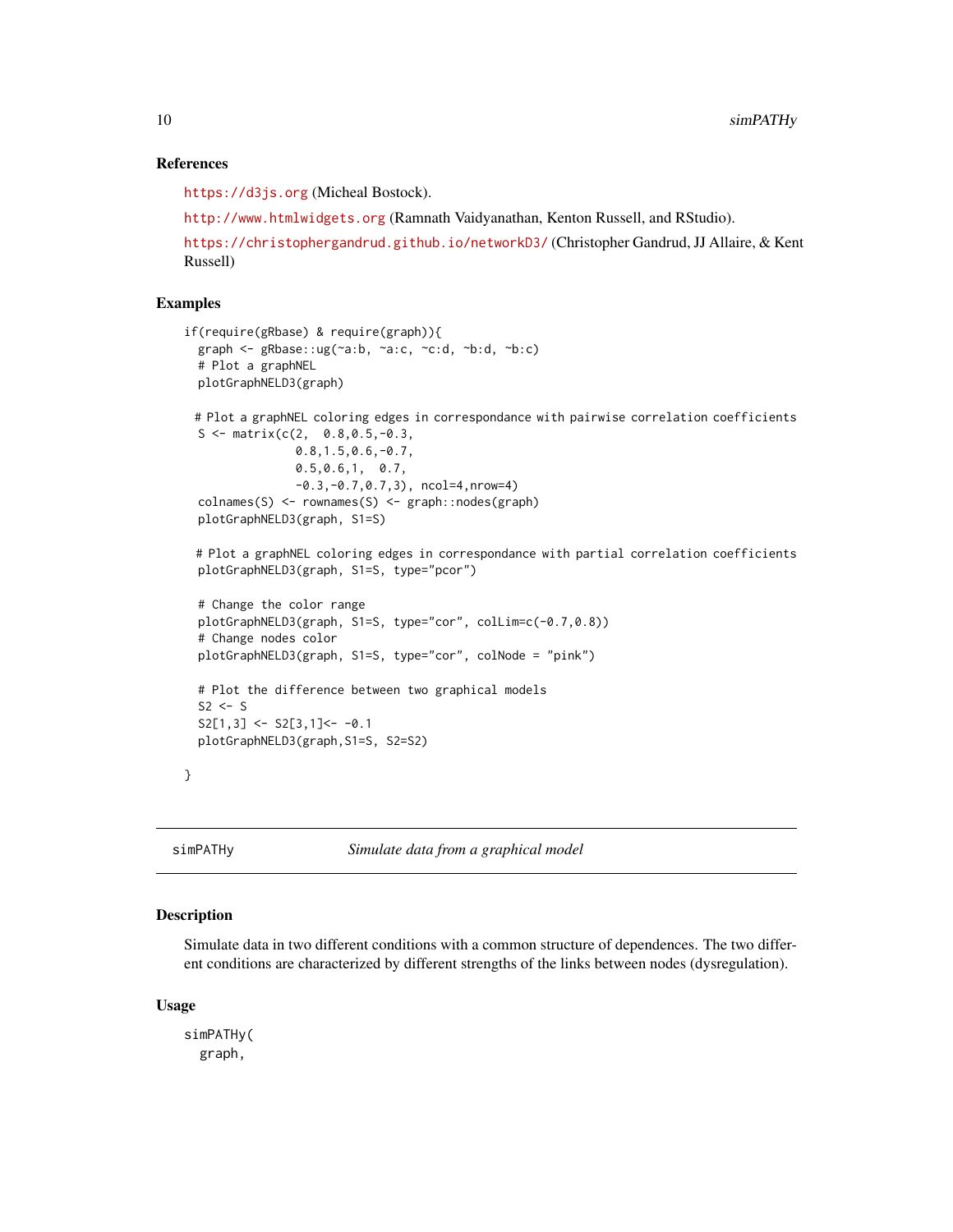# <span id="page-10-0"></span>simPATHy 11

```
path = NULL,
S = NULL,min = 2,
max = 3,
prob = 1,
n1 = 500,n2 = n1,
digits = 5,
mu1 = 0,
mu2 = mu1,
muRandom = FALSE
```
# Arguments

)

| graph         | A graphNEL object.                                                                                                                                                                                                                                                                                                                                                                                             |
|---------------|----------------------------------------------------------------------------------------------------------------------------------------------------------------------------------------------------------------------------------------------------------------------------------------------------------------------------------------------------------------------------------------------------------------|
| path          | A list of edges in edgesList format (see gRbase).                                                                                                                                                                                                                                                                                                                                                              |
| S             | The sample covariance matrix.                                                                                                                                                                                                                                                                                                                                                                                  |
| min, max      | Vectors of length 1 or of the same length as path containing the lower and up-<br>per limits of a uniform distribution. The strength of dysregulation is sampled<br>uniformly from the interval [min, max]: a value smaller than 1 represents deac-<br>tivation, a value greater than 1 represents activation. If path=NULL only the first<br>element is used.                                                 |
| prob          | A vector of size 1 or of the same length as path, giving the probability to change<br>the sign of the correlation coefficient for each edge. prob=0 implying that the<br>sign of the dysregulation should be changed, and prob=1 implying that the sign<br>should be left unaltered (default). Values between these two extremes allow for<br>random sign switch: the sign is changed with probability 1-prob. |
| n1, n2        | Number of observations to generate from the two conditions.                                                                                                                                                                                                                                                                                                                                                    |
| digits        | Integer indicating the number of decimal places to be used.                                                                                                                                                                                                                                                                                                                                                    |
| $mu1$ , $mu2$ | A vector of size 1 or of the length equal to the number of nodes in the graph.<br>Means of the multivariate normal distributions from which observations are gen-<br>erated. If mu1 (and/or mu2) is a vector it has to be named in accordance with the<br>names of the nodes of the graph.                                                                                                                     |
| muRandom      | Logical. If muRandom=TRUE the means of the variables are randomly generated.                                                                                                                                                                                                                                                                                                                                   |

# Details

If the matrix S does not reflect conditional independence constraints imposed by the graph simPATHy uses the maximum likelihood estimation of covariance matrices for graphical models via internal function [fitSgraph](#page-3-1).

When the dysregulation of the initial (reference condition) covariance matrix leads to a matrix that is no longer positive definite, the resulting matrix is corrected via internal function [makePositiveDefinite](#page-5-1).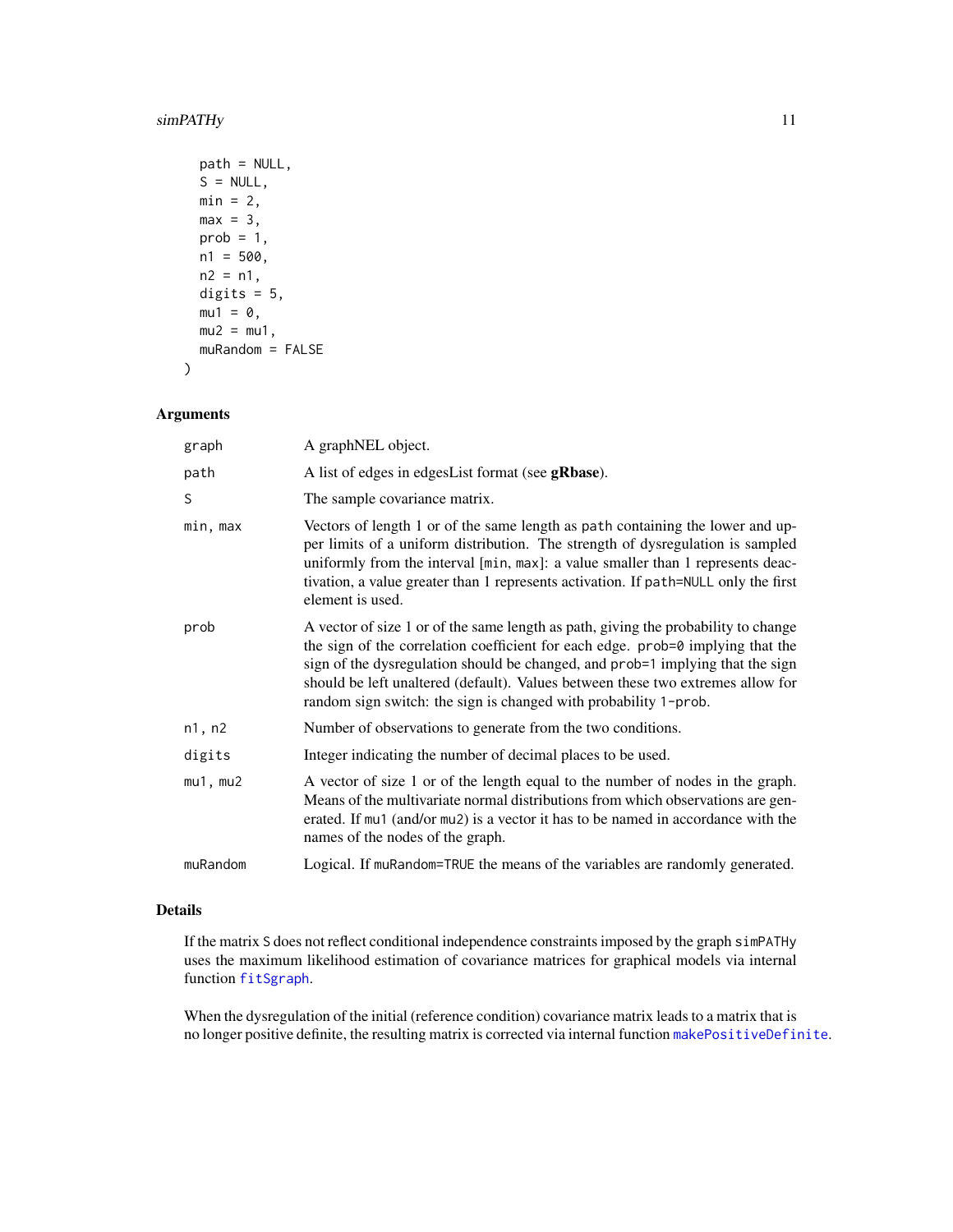<span id="page-11-0"></span>To avoid excessively strong dysregulations, the upper limit for the absolute value of the dysregulated correlation coefficient is set to:

 $min(0.9, 1.25 * max(abs(C[upper.tri(C)])))$ 

where C is the correlation matrix of the reference condition.

#### Value

It returns a list containing:

- data random samples generated from multivariate normal distributions with covariance matrices S1 (reference condition) and S2 (dysregulated condition);
- S1, S2 two covariance matrices;
- path the dysregulated path;
- strength the dysregulation strength for each edge in the path;
- mu1, mu2 two mean vectors;
- correction correction details.

#### See Also

[easyLookDys](#page-2-1), [easyLookShiny](#page-2-2), [plotCorGraph](#page-6-1), [plotGraphNELD3](#page-8-1)

#### Examples

```
if(require(gRbase) & require(graph)){
```

```
## Directed graph
## sub-graph Acute Myel... Leukemia
graph<-gRbase::dag(~867:25+867:613+5295:867+5294:867+
                     + 207:5295+207:5294+4193:207+3551:207+
                     + 4792:3551+7157:4193+3265:6654+
                     + 3845:6654+6654:2885+2885:25+2885:613)
genes<-graph::nodes(graph)
# covariance matrix of the reference condition
data<-t(chimera[genes,colnames(chimera)==1])
S<-cov(data)
S<-fitSgraph(graph,S)
# select path to dysregulate
path<-list(c("613","867"),c("867","5295"),c("5295","207"),
           c("207","4193"),c("4193","7157"))
## ..or select the path in an interactive plot
# path<-getPathShiny(graph)
# select parameters of the dysregulation
min<-c(2,8,2,0.1,0.5)
max<-c(2,10,2,4,0.5)
prob<-c(1,0,0,0.5,1)
```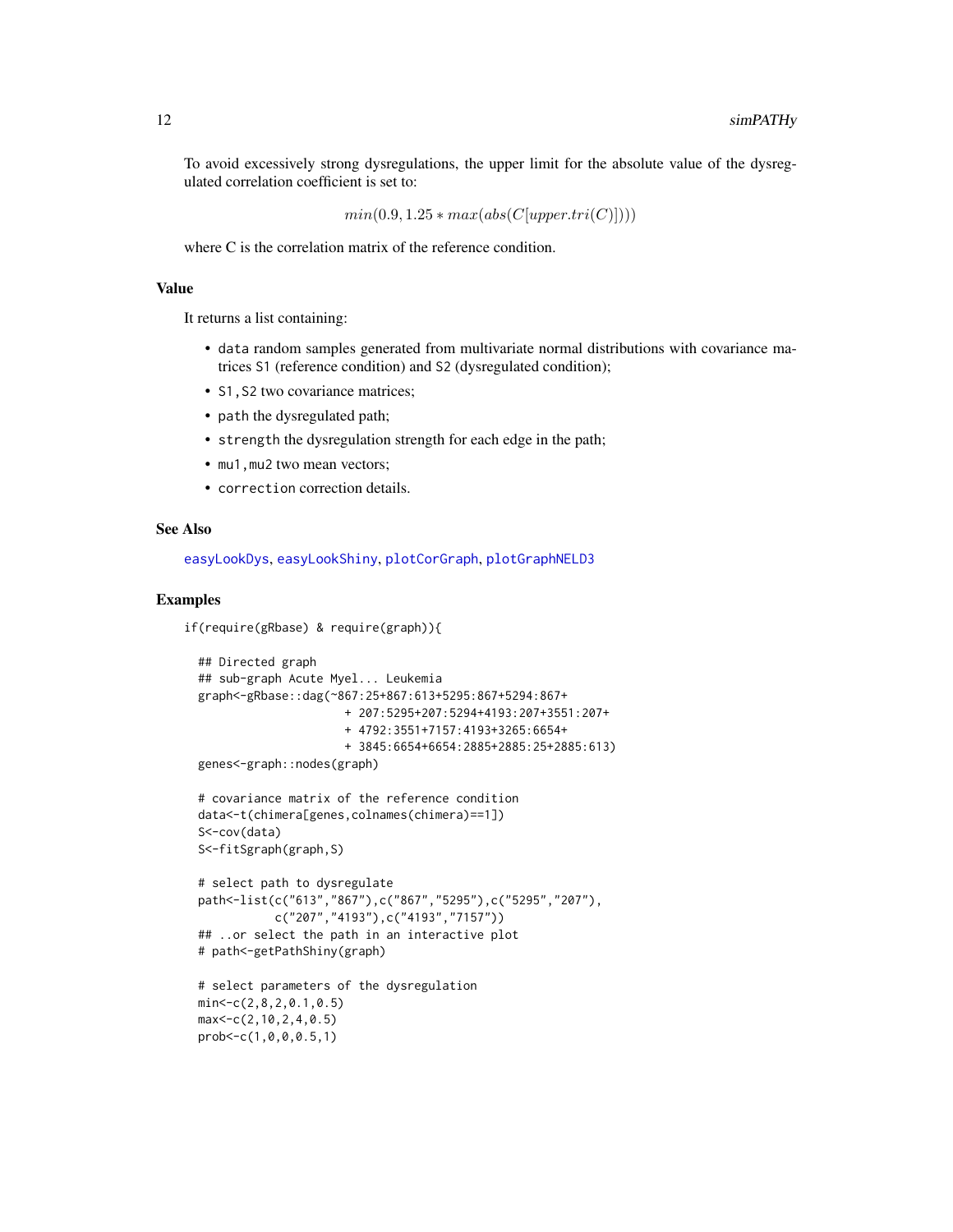#### <span id="page-12-0"></span>SMLEdecomposable 13

```
# activation, switch, switch, random, deactivation
 dys<-cbind(min,max,prob)
 rownames(dys)<-sapply(path,paste,collapse = "~")
 dys
 set.seed(123)
 # main function
 Result<-simPATHy(graph,path,S,min,max,prob)
 class(Result)
 names(Result)
 # simulated data from two conditions
 round(Result$dataset[c(1:3,501:503),1:5],3)
 # Summary
 easyLookDys(Result)
 # ..or interactive summary
 # easyLookShiny(resObj=Result,graph=graph)
 # Visualization
 plotCorGraph(S1=Result$S1,S2 = Result$S2,graph = graph,path = path,colLim = c(-0.3,0.3))
 plotGraphNELD3(S1=Result$S1,S2 = Result$S2,graph = graph,colLim = c(-0.3,0.3))
 rm(list=ls())
 ## Undirected graph
 graph <- gRbase::ug(~a:b, ~a:c, ~c:d, ~b:d, ~b:c)
 # when reference condition covariance matrix is not supplied simPATHy generate a random one
 Result_ug<-simPATHy(graph)
 easyLookDys(Result_ug)
 plotGraphNELD3(S1=Result_ug$S1,S2 = Result_ug$S2,graph = graph,colLim = c(-0.5,0.5))
}
```
SMLEdecomposable *Local Maximum Likelihood Estimation*

#### Description

Compute a maximum likelihood estimate of a covariance matrix in a decomposable Gaussian graphical model.

#### Usage

```
SMLEdecomposable(S, graph)
```
#### Arguments

|       | a covariance matrix.                                   |
|-------|--------------------------------------------------------|
| graph | a decomposable graph represented as a graphNEL object. |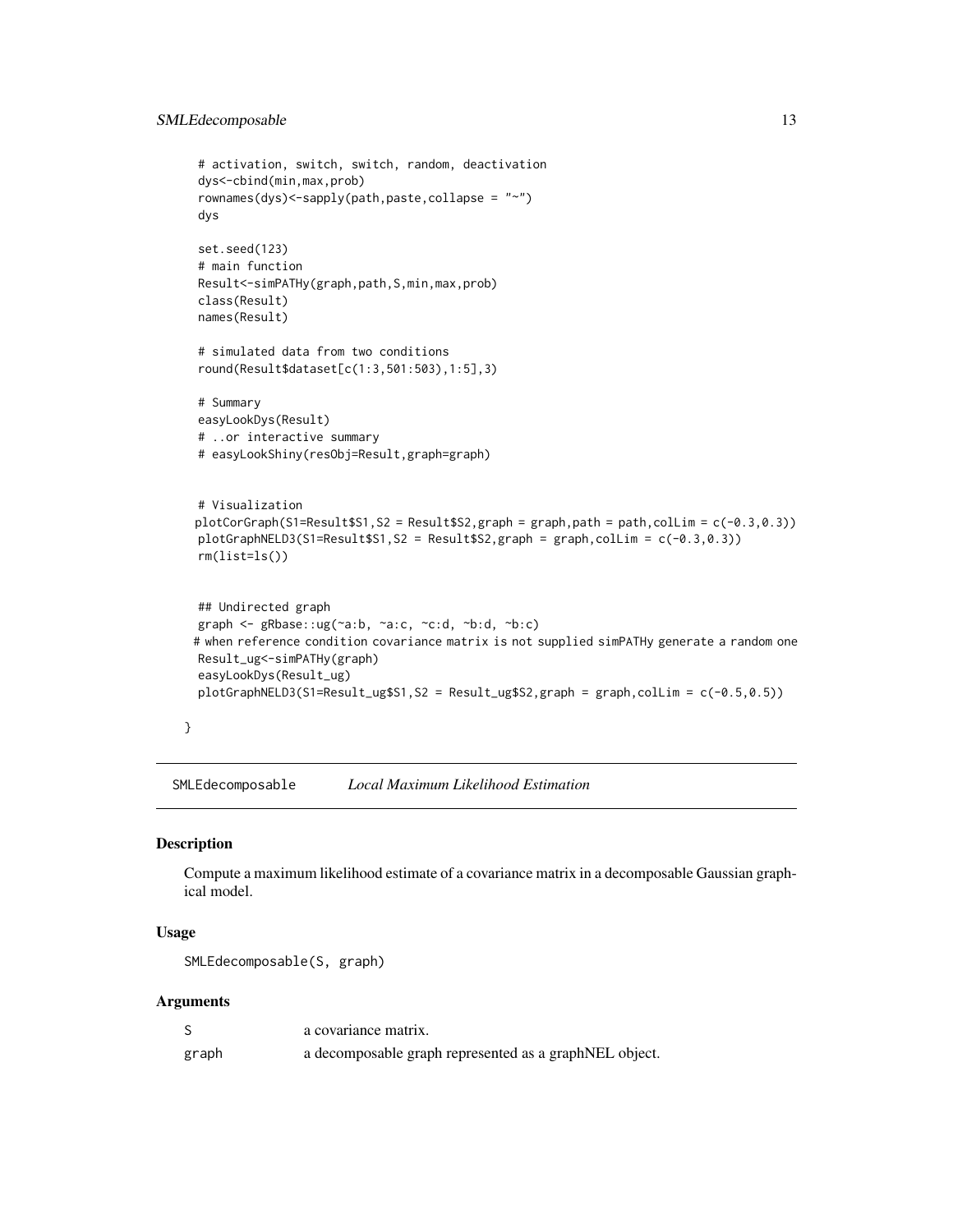# Value

The MLE of a covarince matrix.

# References

Lauritzen, S. L. (1996). Graphical Models. Clarendon Press, Oxford.